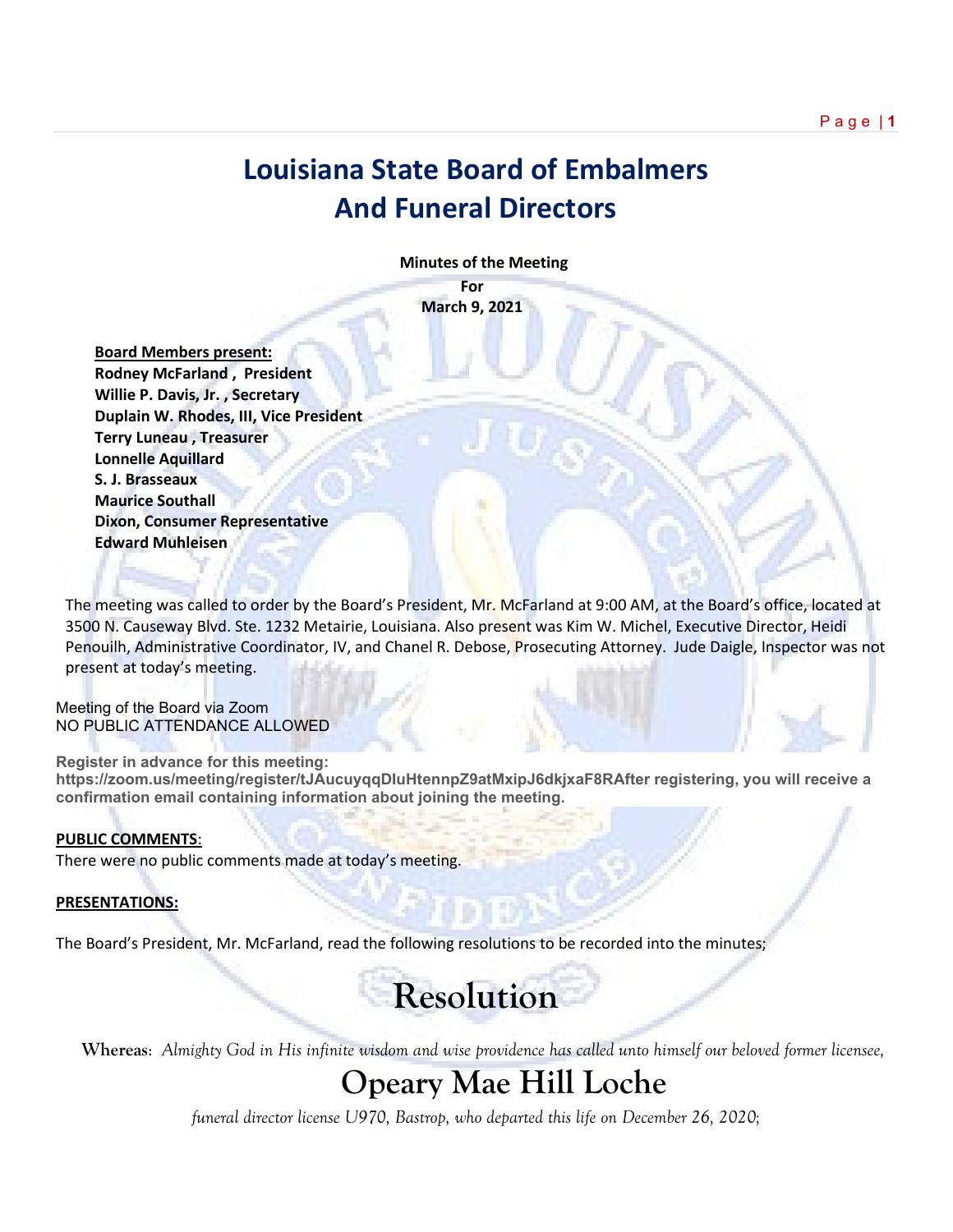**Whereas**: *Opeary Mae Hill Loche has always exemplified the attributes of high idealism by her courteous manner and personality and has made valuable contributions to our profession and to the interest and welfare of the people of her community;*

 **Whereas**: *Opeary Mae Hill Loche offered her counsel, judgment and time to the funeral profession for over fifty seven years; and,*

 **Whereas**: *Opeary Mae Hill Loche has further extended her energy to our state by having served in various capacities within her community;*

 **Therefore, be it resolved** *that the Louisiana State Board of Embalmers and Funeral Directors extends to the family of the late Opeary Mae Hill Loche our deepest sympathy and condolences for their great loss which we so keenly feel; and,* 

 **Be it further Resolved** *that this tribute be written into the minutes of the Louisiana State Board of Embalmers and Funeral Directors and suitable copies of this resolution be sent to the members of her family.*

# **Resolution**

**Whereas**: *Almighty God in His infinite wisdom and wise providence has called unto himself our beloved former licensee,*

## **George B. Tennant, Sr.**

 *Embalmer and funeral director license E1510, Rayville, who departed this life on September 19, 2020;*

 **Whereas**: George B. Tennant, Sr. *has always exemplified the attributes of high idealism by his courteous manner and personality and has made valuable contributions to our profession and to the interest and welfare of the people of his community;*

 **Whereas**: George B. Tennant, Sr. *offered his counsel, judgment and time to the funeral profession for over fifty-six years; and,*

 **Whereas**: George B. Tennant, Sr. *has further extended his energy to our state by having served in various capacities within his community;*

 **Therefore, be it resolved** *that the Louisiana State Board of Embalmers and Funeral Directors extends to the family of the late* George B. Tennant, Sr. *our deepest sympathy and condolences for their great loss which we so keenly feel; and,* 

 **Be it further Resolved** *that this tribute be written into the minutes of the Louisiana State Board of Embalmers and Funeral Directors and suitable copies of this resolution be sent to the members of his family.*

### **COMPLIANCE, HEARING and/or ADMISSION AND CONSENT**

By a subpoena request for Andrew Stevenson to appear before the Board at today's meeting, Mr. Stevenson was not present today.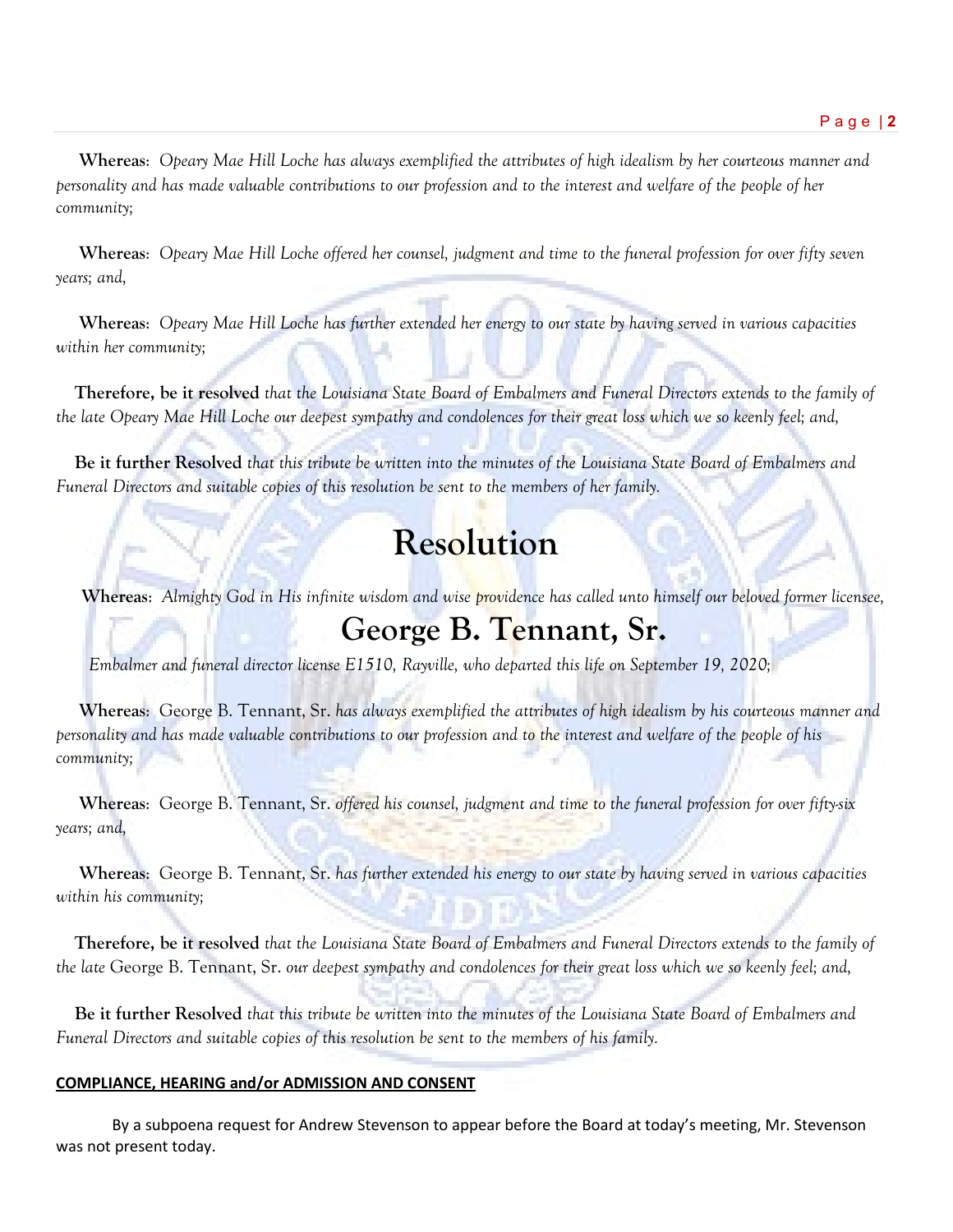Ms. Michel advised the Board that Andrew Stevenson, Golden Meadows Funeral Home, has not responded to the subpoena for his appearance at today's meeting.

Motion was made by Mr. Southall, seconded by Mr. Davis and unanimously passed that Andrew Stevenson be issued one more subpoena to appear before the board as requested and/or further action will be taken.

Ms. Michel presented the Board with an advertisement from Esperanza Funeral Home which is located in Texas. Esperanza Funeral Home has been reported on several occasions as operating in Louisiana without having a Louisiana license and that allegedly this funeral home is being referred by hospitals and hospices in Louisiana.

Motion was made by Mr. Dixon, seconded by Mr. Brasseaux and unanimously passed that this issue be referred to the Board's General Counsel for advisement in order for the board to move forward with a strategy.

Ms. Michel presented the Board with a Social Media Policy to review for its adoption as it has come to the attention of Ms. Michel that such a policy needs to be implemented for updating the employees and board members due to various social media issues.

Motion was made by Mr. Brasseaux, seconded by Mr. Davis and unanimously passed that the Social Media Policy, as presented, be adopted by a Resolution as follows:

### **Resolution of the Louisiana State Board of Embalmers**

**BE IT KNOWN, that during the meeting of the Louisiana State Board of Embalmers and Funeral Directors, Metairie, Louisiana, was held on the 9th day of March, 2021, at 9:00 o'clock a.m. a quorum being present, the following resolution was introduced by Mr. Brasseaux and seconded by Mr. Davis, to wit:**

**WHEREAS, The Louisiana State Board of Embalmers and Funeral Directors authorize Kim W. Michel, Executive Director, to implement the Social Media Policy, as presented, for the Board office staff and members.** 

**WHEREAS, this board is of the belief that by implementing this additional policy to the current office policy and procedures, the Board will be providing an extra step for improved transparency and to provide enhanced management for the members and staff.** 

**NOW THEREFORE, BE IT RESOLVED, that the Louisiana State Board of Embalmers and Funeral Directors, Metairie, hereby authorizes Kim W. Michel to implement the Social Media Policy to the current office policy and procedures.**

**BE IT FURTHER RESOLVED, that The Louisiana State Board of Embalmers and Funeral Directors agree to the addition of the Social Media Policy to the current policy and procedures for members and office staff.**

**The above and foregoing resolution was adopted by the Louisiana State Board of Embalmers and Funeral Directors of Metairie at its meeting on the 9th day of March at 9:00 o'clock a.m.**

**YEAS: \_8\_\_\_\_\_**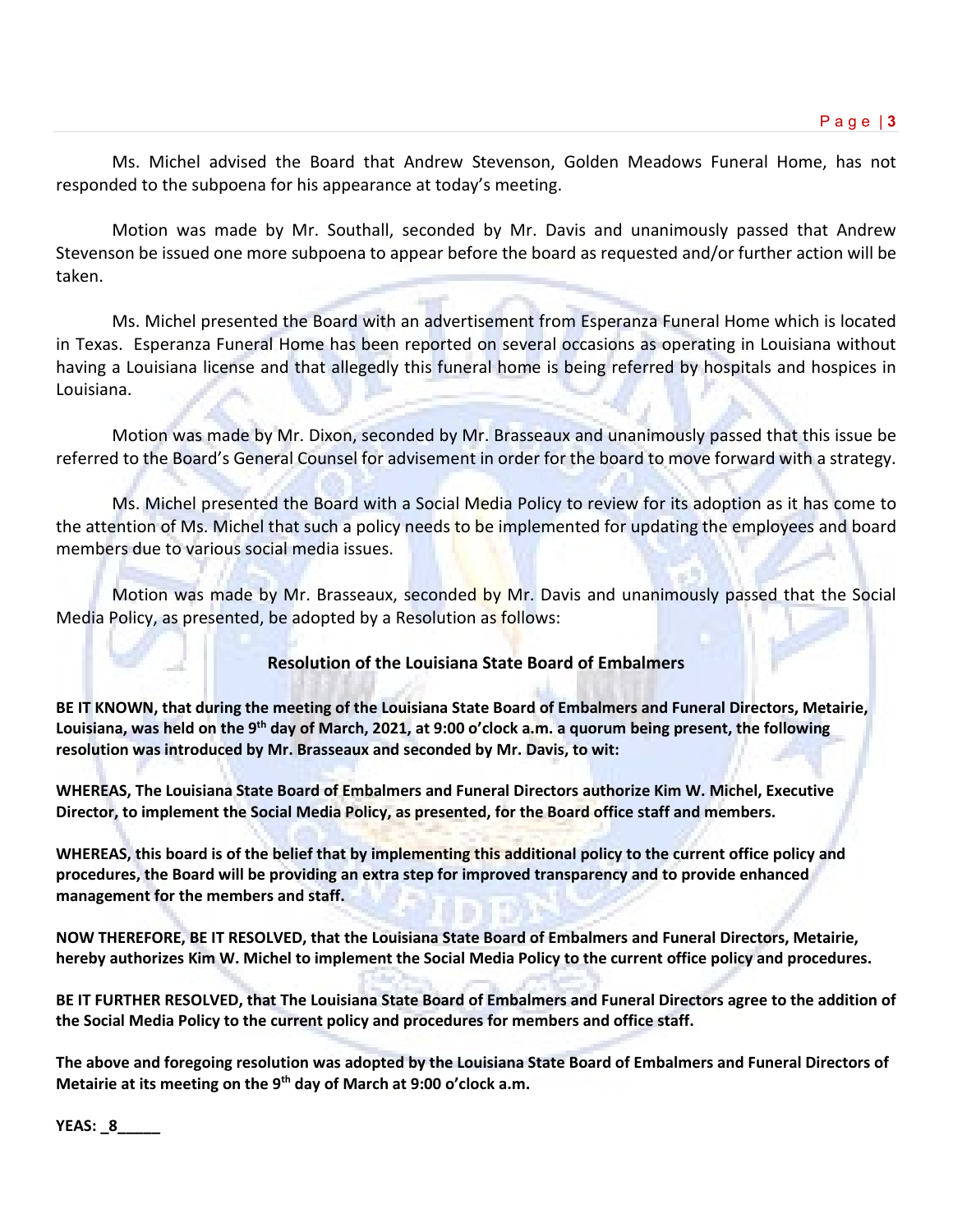#### **NAYS:\_\_0\_\_\_\_**

#### **Absent:\_\_0\_\_**

Ms. Michel presented the Board with the her report; noting that Certemy has been doing a great job with moving forward for the website implementation and that the "live" date should be soon.

Ms. Michel presented the Board with the Conference report for exam statistics as well as licensing report for new licenses, reinstatements and interns registered.

# **License & Registry Update**

| <b>Funeral Establishments - new issue</b>                |       |                               |      |       |
|----------------------------------------------------------|-------|-------------------------------|------|-------|
| <b>Affordable Funeral Home</b>                           |       |                               | 2947 |       |
| <b>Patrick Sanders Funeral Home</b><br>2948              |       |                               |      |       |
| <b>Precious Memories Funeral Home</b>                    |       |                               | 2949 |       |
| <b>Dennard First National Funeral</b>                    |       |                               |      |       |
| Home                                                     |       |                               | 2950 |       |
|                                                          |       |                               |      |       |
| <b>Establishment Ownership/Location/Name Change</b>      |       |                               |      |       |
| Pellerin Funeral Homes, Inc.                             |       |                               | 2955 |       |
| Pellerin Funeral Homes, Inc.                             |       |                               | 2954 |       |
| Pellerin Funeral Homes, Inc.                             |       |                               | 2951 |       |
| Pellerin Funeral Homes, Inc.                             |       |                               | 2952 |       |
| Pellerin Funeral Homes, Inc.                             |       |                               | 2953 |       |
|                                                          |       |                               |      |       |
| <b>Crematory Establishment - new issue</b>               |       |                               |      |       |
|                                                          |       |                               |      |       |
| <b>Embalmer and Funeral Director License - new issue</b> |       |                               |      |       |
| <b>Morgan Ball</b>                                       | E2906 | <b>William Mobley</b>         |      | E2911 |
| Savanna Jordan                                           | E2907 | <b>Lara Yeats</b>             |      | E2912 |
| <b>Rosa Fondel Alfred</b>                                | E2908 | <b>Trina Teixeira</b>         |      | E2913 |
| <b>Arthur Lewis</b>                                      | E2909 | <b>Kristen Vitrano</b>        |      | E2914 |
| Jonathon Law                                             | E2910 | <b>Haden Puma</b>             |      | E2915 |
|                                                          |       |                               |      |       |
| <b>Funeral Director License - new issue</b>              |       |                               |      |       |
| <b>Chad Maggio</b>                                       | U1712 | <b>Kendall Smith</b>          |      | U1719 |
| <b>Kedrick Jenkins</b>                                   | U1713 | <b>Shelley Southall Smith</b> |      | U1720 |
| <b>Donald Vercher</b>                                    | U1714 | Jennifer Bourque              |      | U1721 |
| <b>Theresa Singleton</b>                                 | U1715 | <b>Charlie Ray Jennings</b>   |      | U1722 |
| <b>Eligah Guillory</b>                                   | U1716 | <b>Tiffany Gongre</b>         |      | U1723 |
| <b>Diane Nata</b>                                        | U1717 |                               |      |       |
| <b>Mary West</b>                                         | U1718 |                               |      |       |
|                                                          |       |                               |      |       |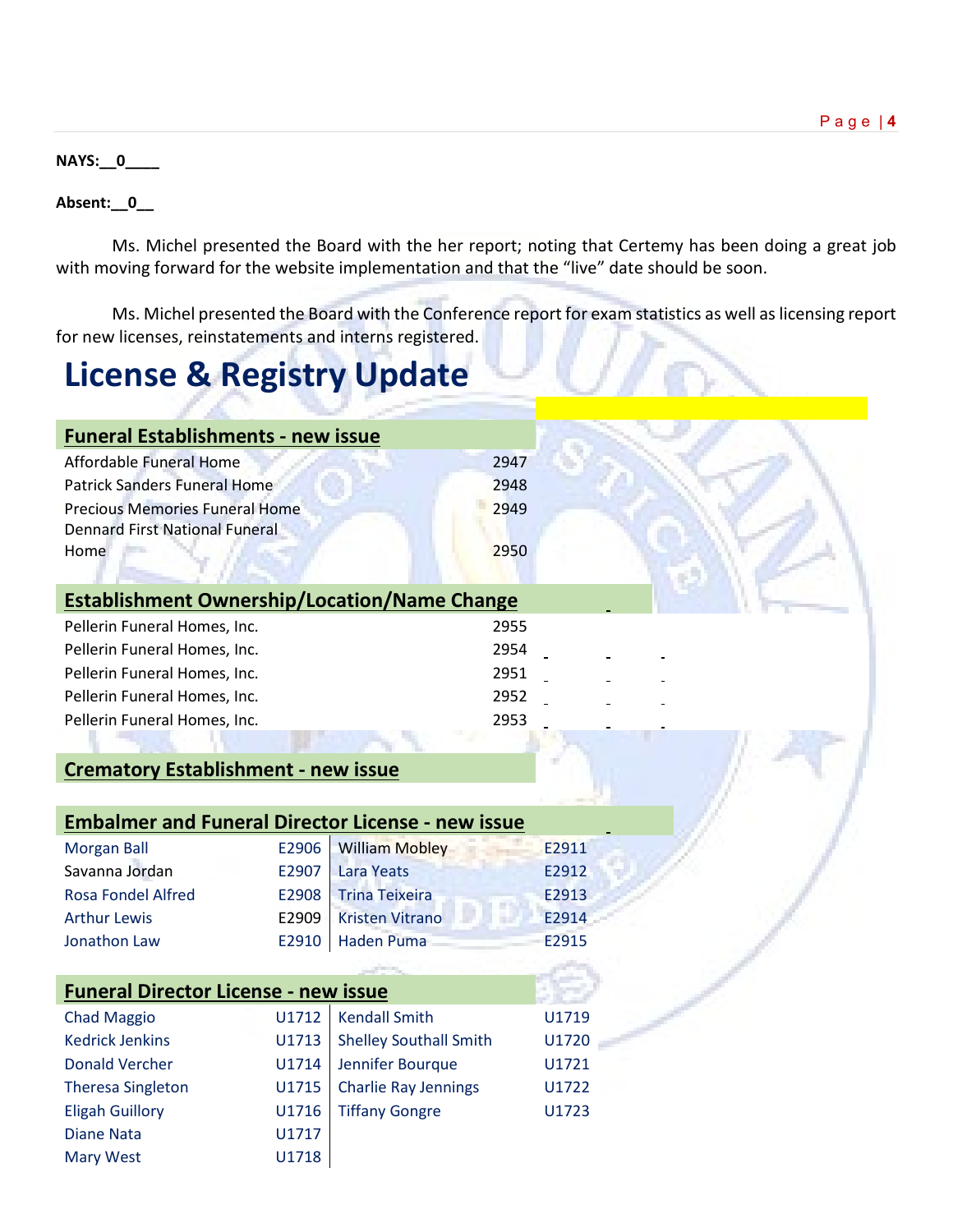| <b>Retort Operator License - new issue</b> |     |                          |  |  |  |
|--------------------------------------------|-----|--------------------------|--|--|--|
| <b>Bryan Patterson</b>                     | 355 | <b>Kassidy Lemmons</b>   |  |  |  |
| <b>Rachel Poole</b>                        | 356 | <b>Brian Sharp</b>       |  |  |  |
| <b>Destiny Larkin</b>                      | 357 | <b>Milton Motichek</b>   |  |  |  |
| <b>Colby Conner</b>                        | 358 | <b>Rodney McFarland</b>  |  |  |  |
| <b>Raymond Foreman</b>                     | 359 | <b>Quinton McFarland</b> |  |  |  |
| <b>Trina Teixeira</b>                      | 360 | <b>Breann Clark</b>      |  |  |  |
| <b>Whitney Rhodus</b>                      | 361 | <b>Kimberly Clark</b>    |  |  |  |
| <b>Kristin Bourgeious</b>                  | 362 |                          |  |  |  |
|                                            |     |                          |  |  |  |

### **Internships Registered**

| <b>Chantel Young</b>    | 0466 | <b>Ethan Edwards</b>     | 0485 |
|-------------------------|------|--------------------------|------|
| <b>Geoffrey Polson</b>  | 0467 | <b>Devyn Broussard</b>   | 0486 |
| <b>Charleston Demby</b> | 0468 | Paula Rush               | 0487 |
| <b>Keionne Molizone</b> | 0469 | <b>Shontria Smothers</b> | 0488 |
| Jeremy Wood             | 0470 | Angela Almeidia          | 0489 |
| <b>Marion Greene</b>    | 0471 | <b>David Lassere</b>     | 0490 |
| <b>Catherine Hunt</b>   | 0472 | <b>Emily Truitt</b>      | 0491 |
| Melissa Scleson         | 0473 | <b>Corey Hughes</b>      | 0492 |
| <b>Rachel Chaddrick</b> | 0474 | <b>Caney LeJeune</b>     | 0493 |
| <b>Marcus Ownes</b>     | 0475 | <b>Smietanko McCoy</b>   | 0494 |
| <b>Chera Ward</b>       | 0476 | <b>Linda McGarry</b>     | 0495 |
| <b>AnnMarie Smith</b>   | 0477 | <b>Parris George</b>     | 0496 |
| <b>Adrien Berry</b>     | 0478 | <b>Lance Leone</b>       | 0497 |
| <b>Kimberly Jones</b>   | 0479 | <b>Kourtney Kennedy</b>  | 0498 |
| Dakota Tucker           | 0480 | <b>Gwensolyn DeLong</b>  | 0499 |
| <b>Paula Forrest</b>    | 0481 | Angela Jones             | 0500 |
| Laura Garcia            | 0482 | <b>Kassidy Lemons</b>    | 0501 |
| <b>Amanda Delaune</b>   | 0483 | Tywanna Kaigler          | 0502 |
| <b>Garrett Price</b>    | 0484 |                          |      |

Motion was made by Mr. Davis, seconded by Mr. Dixon and unanimously passed that the Executive Director's report be accepted as presented.

Ms. Michel presented the Inspector's report on behalf of Mr. Daigle's absence. Ms. Michel noted the report as there are 779,250 miles on the vehicle. Since the beginning of 2021, a total of 101 inspections have been completed so far this year, 84 inspections since the last meeting, and this represents the total number of inspections since the beginning of 2021.

Motion was made by Mr. Davis, seconded by Mr. Southall and unanimously passed that the Inspector's report as presented be accepted.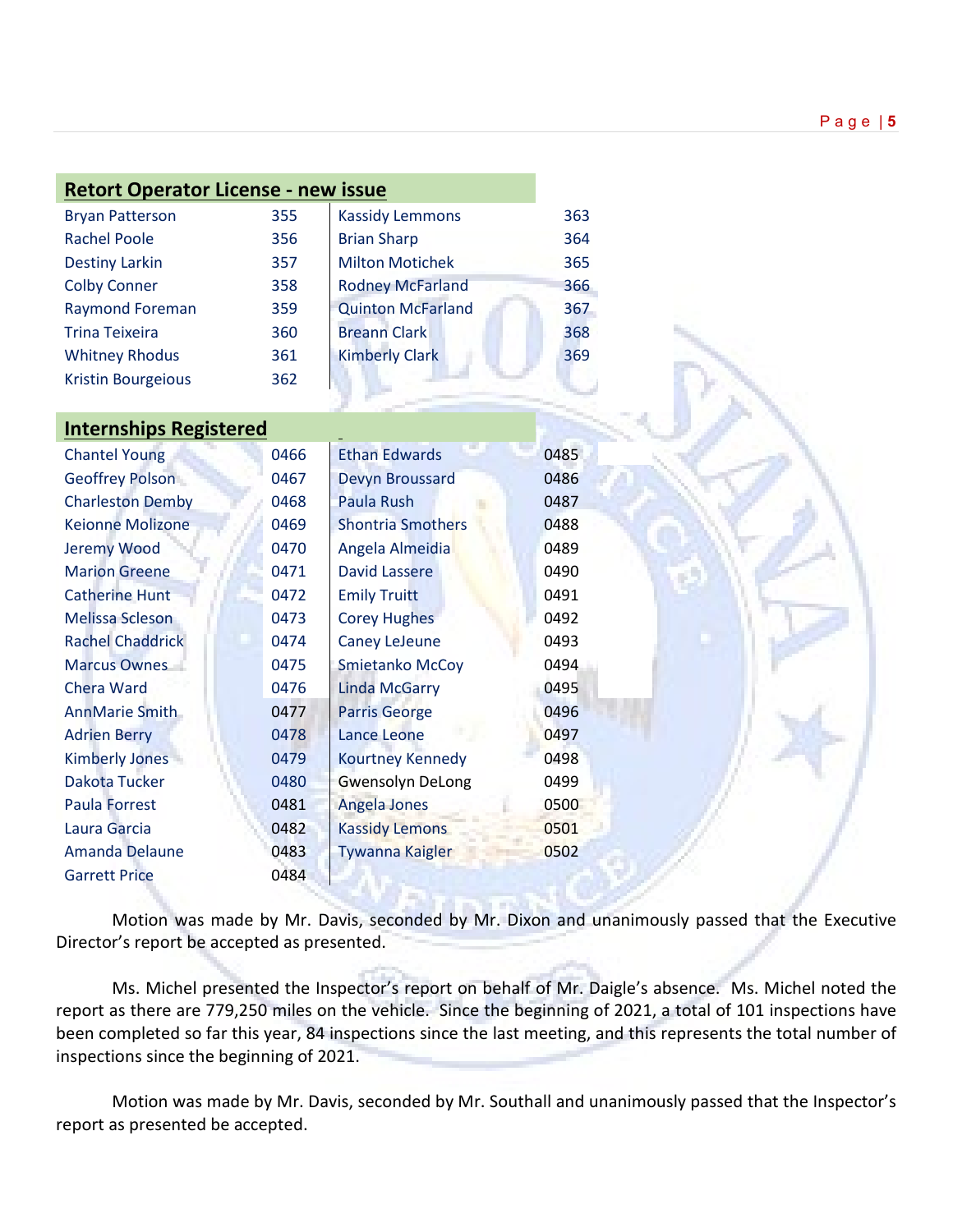The minutes of January 12, 2021 were not completed at the time of this meeting.

Motion was made by Mr. Dixon and seconded by Mr. Davis and unanimously passed that the minutes be tabled until they have been completed for review at the next meeting of the Board.

The financial report and budget for FY 20/21 was presented for review and consideration.

Motion was made by Mr. Luneau, seconded by Mr. Davis and unanimously passed that the financial report be accepted as presented.

The Complaint Review Committee's report was presented to the Board by Ms. Chanel Debose, Prosecuting Attorney.

Ms. Debose reiterated that complaints are presented to the Board summarily by facts only. Names, funeral establishments and licensees remain anonymous during the summary presentation in an open meeting and remain anonymous while a complaint is pending further investigation and/or until such time as the complaint file has been closed.

Motion was made by Mr. Brasseaux, seconded by Mr. Rhodes and unanimously passed that 19.20.0024, be scheduled for a formal hearing, all as per the recommendations of the complaint review committee.

For the record, Mr. Muleisen recused himself from any discussion of this matter due to the fact that he was President at the time of discovery and a member of the Complaint Review Committee.

Motion was made by Mr. Southall, seconded by Mr. Rhodes and unanimously passed that 19.20.0010, there appears to be no violation of the statutes, rules and/or regulations under which the Board is empowered to operate, all as per the recommendations of the complaint review committee.

Motion was made by Mr. Rhodes, seconded by Mr. Luneau and unanimously passed that 19.20.0011, be tabled pending the civil litigation.

Motion was made by Mr. Luneau, seconded by Mr. Brasseaux and unanimously passed that 20.21.0012, there appears to be no violation of the statutes, rules and/or regulations under which the Board is empowered to operate, all as per the recommendations of the complaint review committee.

Motion was made by Mr. Mr. Southall, seconded by Mr. Davis and unanimously passed that 19.20.0013, that an informal hearing be scheduled to ascertain additional information in order for a decision to be made re this matter.

Motion was made by Mr. Brasseaux, seconded by Mr. Davis and unanimously passed that 20.21.0014, there appears to be no violation of the statutes, rules and/or regulations under which the Board is empowered to operate, all as per the recommendations of the complaint review committee.

Motion was made by Mr. Rhodes, seconded by Mr. Luneau and unanimously passed that 20.21.0015, there appears to be no violation of the statutes, rules and/or regulations under which the Board is empowered to operate, all as per the recommendations of the complaint review committee.